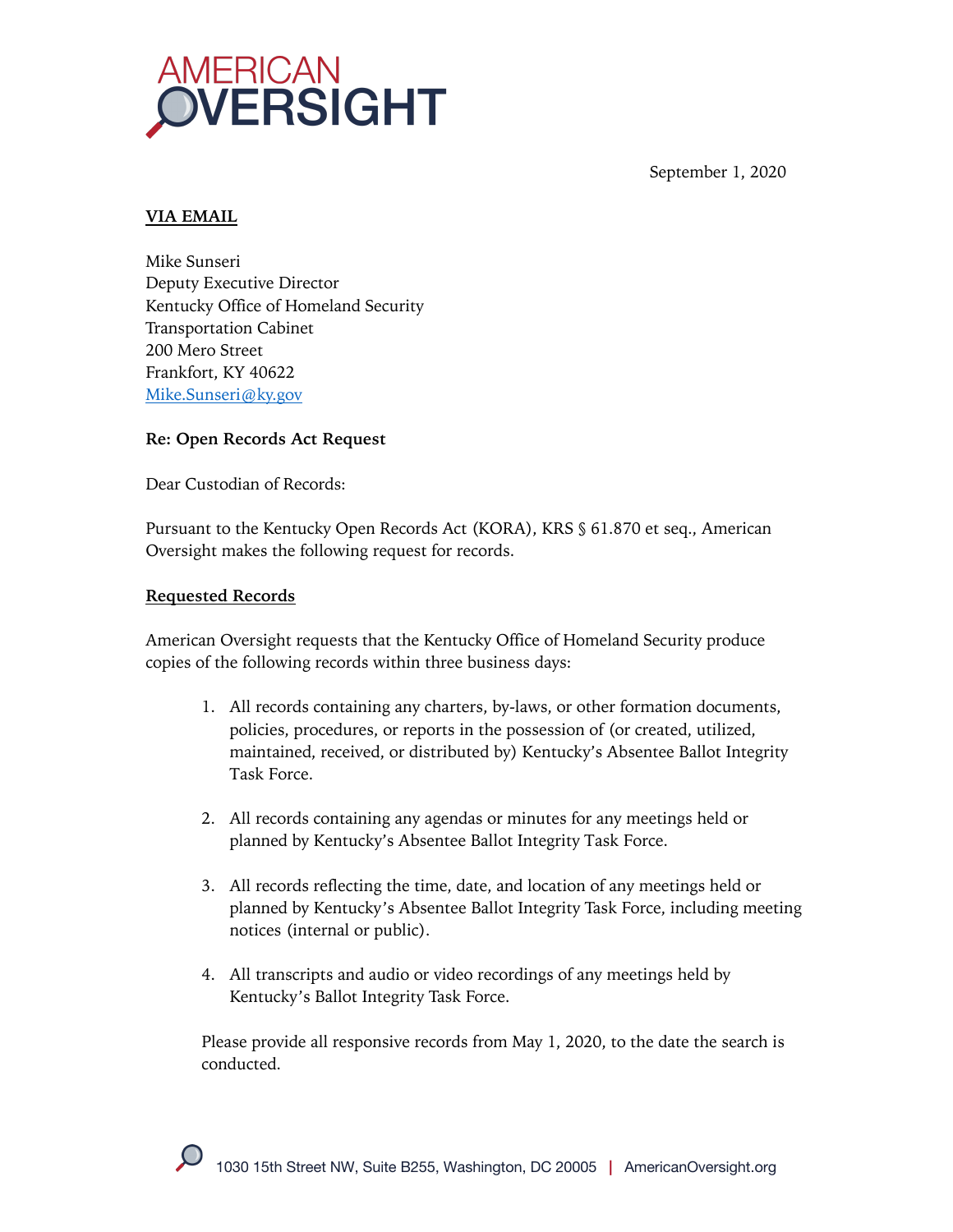**Pursuant to KRS § 61.880(1), American Oversight requests that you notify us within three workdays as to whether you will comply with this request.**

## **Statement of Noncommercial Purpose**

This request is for noncommercial purposes, and American Oversight respectfully requests a waiver of any fees associated with processing this request for records. To the extent any fees are charged, pursuant to KRS § 61.874(3), American Oversight asks that such fees be limited to the actual cost of reproduction and exclude the cost of agency staff time.

This request is primarily and fundamentally for non-commercial purposes. American Oversight seeks the records requested to inform the public regarding Kentucky's efforts to prosecute and publicize instances of election fraud. Claims of widespread election fraud are of significant public interest both in Kentucky and nationwide.1 Records with the potential to shed light on this matter would contribute significantly to public understanding of operations of the government, including what specific steps Kentucky's Ballot Integrity Task Force has taken or intends to take in order to support ballot integrity.

Furthermore, as a  $501(c)(3)$  nonprofit, American Oversight does not have a commercial purpose and the release of the information requested is not in American Oversight's financial interest. American Oversight's mission is to promote transparency in government, to educate the public about government activities, and to ensure the accountability of government officials. American Oversight uses the information gathered, and its analysis of it, to educate the public through reports, press releases, or other media. American Oversight also makes materials it gathers available on its public website and promotes their availability on social media platforms, such as Facebook and Twitter.2

American Oversight has also demonstrated its commitment to the public disclosure of documents and creation of editorial content through numerous substantive analyses posted to its website.3 Examples reflecting this commitment to the public disclosure of documents and the creation of editorial content include the posting of records related to the organization's State Accountability Project, covering voting rights issues in various states;<sup>4</sup> the posting of records related to an ethics waiver received by a senior Department

<sup>3</sup> *News*, AMERICAN OVERSIGHT, https://www.americanoversight.org/blog.

<sup>1</sup> *See, e.g.* Daniel Desrochers, *Group's Claims of Irregularities in Kentucky Governor Election Quickly Debunked*, Lexington Herald-Leader (Nov. 13, 2019, 5:54 PM),

https://www.kentucky.com/news/politics-government/article237320779.html.

<sup>&</sup>lt;sup>2</sup> American Oversight currently has approximately 16,300 followers on Facebook and 104,700 followers on Twitter. American Oversight, FACEBOOK,

https://www.facebook.com/weareoversight/ (last visited Sept. 1, 2020); American Oversight (@weareoversight), TWITTER, https://twitter.com/weareoversight (last visited Sept. 1, 2020).

<sup>4</sup> *State Accountability Project*, AMERICAN OVERSIGHT,

https://www.americanoversight.org/areas of investigation/state-local-investigations.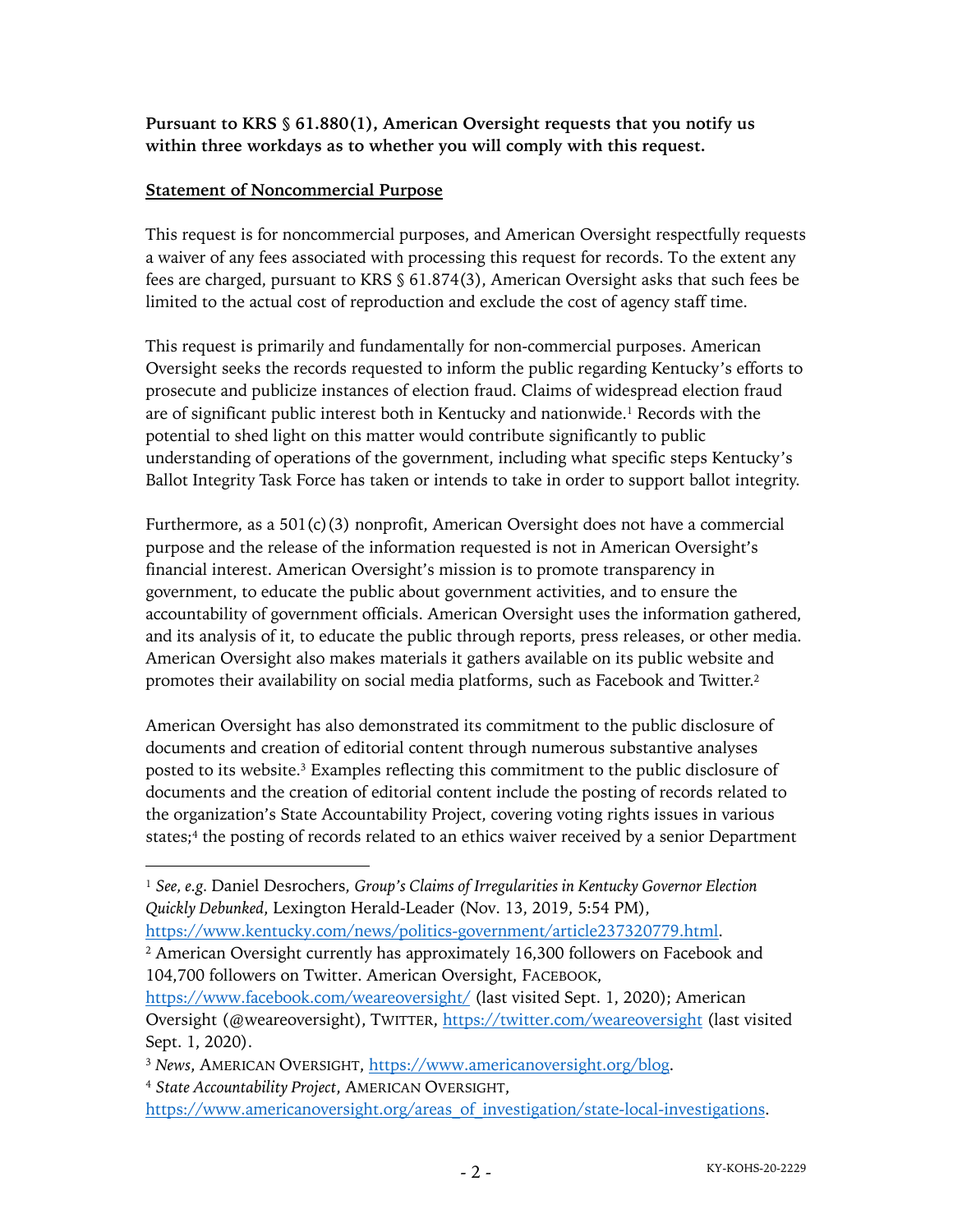of Justice attorney and an analysis of what those records demonstrated regarding the Department's process for issuing such waivers;<sup>5</sup> posting records received as part of American Oversight's "Audit the Wall" project to gather and analyze information related to the administration's proposed construction of a barrier along the U.S.-Mexico border, and analyses of what those records reveal;<sup>6</sup> posting records regarding potential self-dealing at the Department of Housing & Urban Development and related analysis;<sup>7</sup> posting records and analysis relating to the federal government's efforts to sell nuclear technology to Saudi Arabia;<sup>8</sup> and posting records and analysis regarding the Department of Justice's decision in response to demands from Congress to direct a U.S. Attorney to undertake a wide-ranging review and make recommendations regarding criminal investigations relating to the President's political opponents and allegations of misconduct by the Department of Justice itself and the Federal Bureau of Investigation.9

# **Guidance Regarding the Search & Processing of Requested Records**

In connection with its request for records, American Oversight provides the following guidance regarding the scope of the records sought and the search and processing of records:

• Please search all locations and systems likely to have responsive records, regardless of format, medium, or physical characteristics. For instance, if the request seeks "communications," please search all locations likely to contain communications, including relevant hard-copy files, correspondence files, appropriate locations on hard drives and shared drives, emails, text messages or other direct messaging systems (such as iMessage, WhatsApp, Signal, or Twitter direct messages),

<sup>5</sup> *DOJ Records Relating to Solicitor General Noel Francisco's Recusal*, AMERICAN OVERSIGHT, https://www.americanoversight.org/document/doj-civil-division-response-noel-franciscocompliance; *Francisco & the Travel Ban: What We Learned from the DOJ Documents*, AMERICAN OVERSIGHT, https://www.americanoversight.org/francisco-the-travel-ban-what-welearned-from-the-doj-documents.

<sup>6</sup> *See generally Audit the Wall*, AMERICAN OVERSIGHT,

https://www.americanoversight.org/investigation/audit-the-wall; *see, e.g.*, *Border Wall Investigation Report: No Plans, No Funding, No Timeline, No Wall*, AMERICAN OVERSIGHT, https://www.americanoversight.org/border-wall-investigation-report-no-plans-nofunding-no-timeline-no-wall.

<sup>7</sup> *Documents Reveal Ben Carson Jr.'s Attempts to Use His Influence at HUD to Help His Business*, AMERICAN OVERSIGHT, https://www.americanoversight.org/documents-reveal-ben-carsonjr-s-attempts-to-use-his-influence-at-hud-to-help-his-business.

<sup>8</sup> *Investigating the Trump Administration's Efforts to Sell Nuclear Technology to Saudi Arabia*, AMERICAN OVERSIGHT, https://www.americanoversight.org/investigating-the-trumpadministrations-efforts-to-sell-nuclear-technology-to-saudi-arabia.

<sup>9</sup> *Sessions' Letter Shows DOJ Acted on Trump's Authoritarian Demand to Investigate Clinton*, AMERICAN OVERSIGHT, https://www.americanoversight.org/sessions-letter.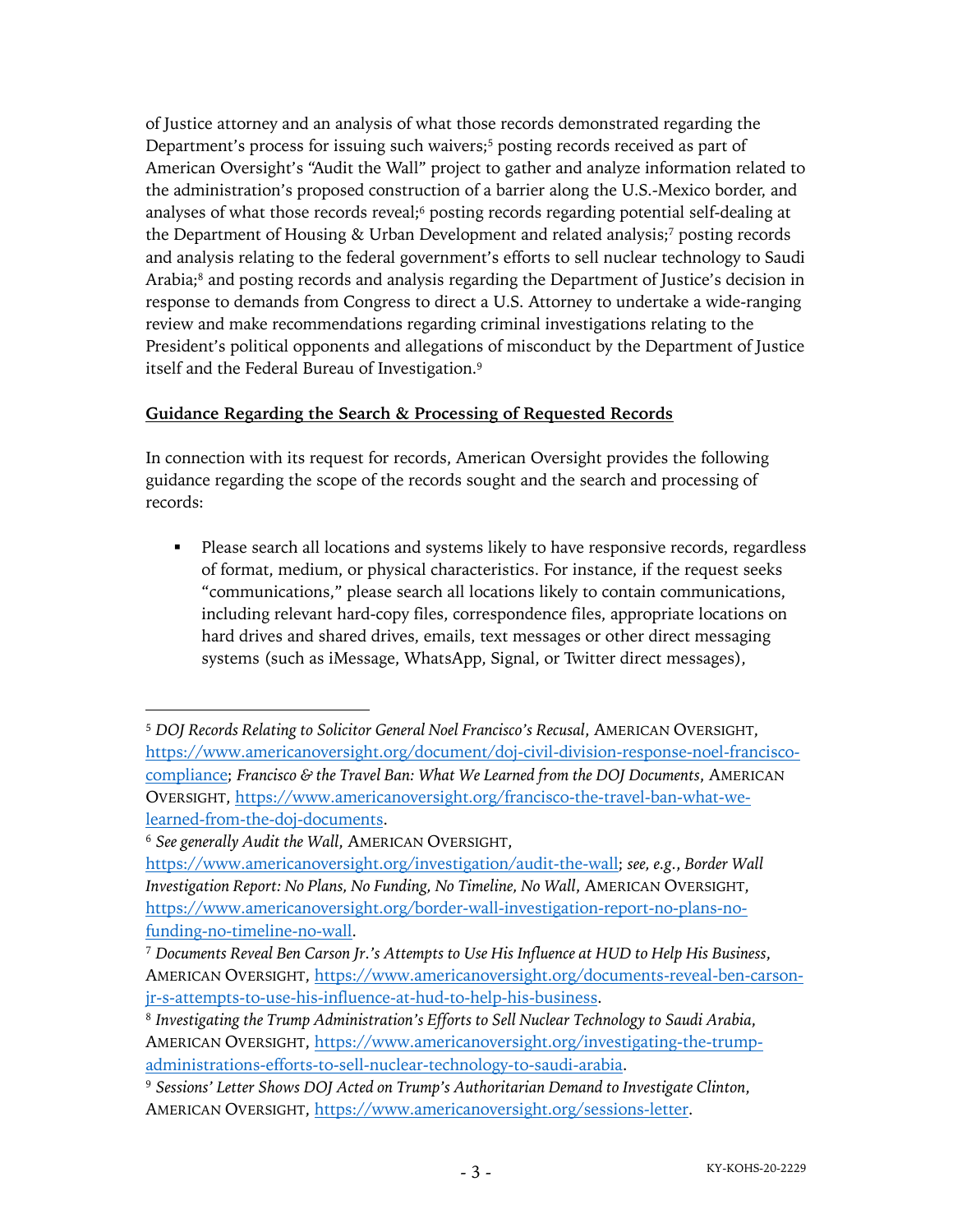voicemail messages, instant messaging systems such as Lync or ICQ, and shared messages systems such as Slack.

- In conducting your search, please understand the terms "record," "document," and "information" in their broadest sense, to include any written, typed, recorded, graphic, printed, or audio material of any kind. We seek records of any kind, including electronic records, audiotapes, videotapes, and photographs, as well as letters, emails, facsimiles, telephone messages, voice mail messages and transcripts, notes, or minutes of any meetings, telephone conversations or discussions.
- § Our request for records includes any attachments to those records or other materials enclosed with those records when they were previously transmitted. To the extent that an email is responsive to our request, our request includes all prior messages sent or received in that email chain, as well as any attachments to the email.
- Please search all relevant records or systems containing records regarding agency business. Do not exclude records regarding agency business contained in files, email accounts, or devices in the personal custody of your officials, such as personal email accounts or text messages.
- In the event some portions of the requested records are properly exempt from disclosure, please disclose any reasonably segregable non-exempt portions of the requested records. *See* KRS § 61.878(4). If a request is denied in whole, please state specifically why it is not reasonable to segregate portions of the record for release.
- Please take appropriate steps to ensure that records responsive to this request are not deleted by the agency before the completion of processing for this request. If records potentially responsive to this request are likely to be located on systems where they are subject to potential deletion, including on a scheduled basis, please take steps to prevent that deletion, including, as appropriate, by instituting a litigation hold on those records.

# **Conclusion**

If you have any questions regarding how to construe this request for records or believe that further discussions regarding search and processing would facilitate a more efficient production of records of interest to American Oversight, please do not hesitate to contact American Oversight to discuss this request. American Oversight welcomes an opportunity to discuss its request with you before you undertake your search or incur search or duplication costs. By working together at the outset, American Oversight and your agency can decrease the likelihood of costly and time-consuming litigation in the future.